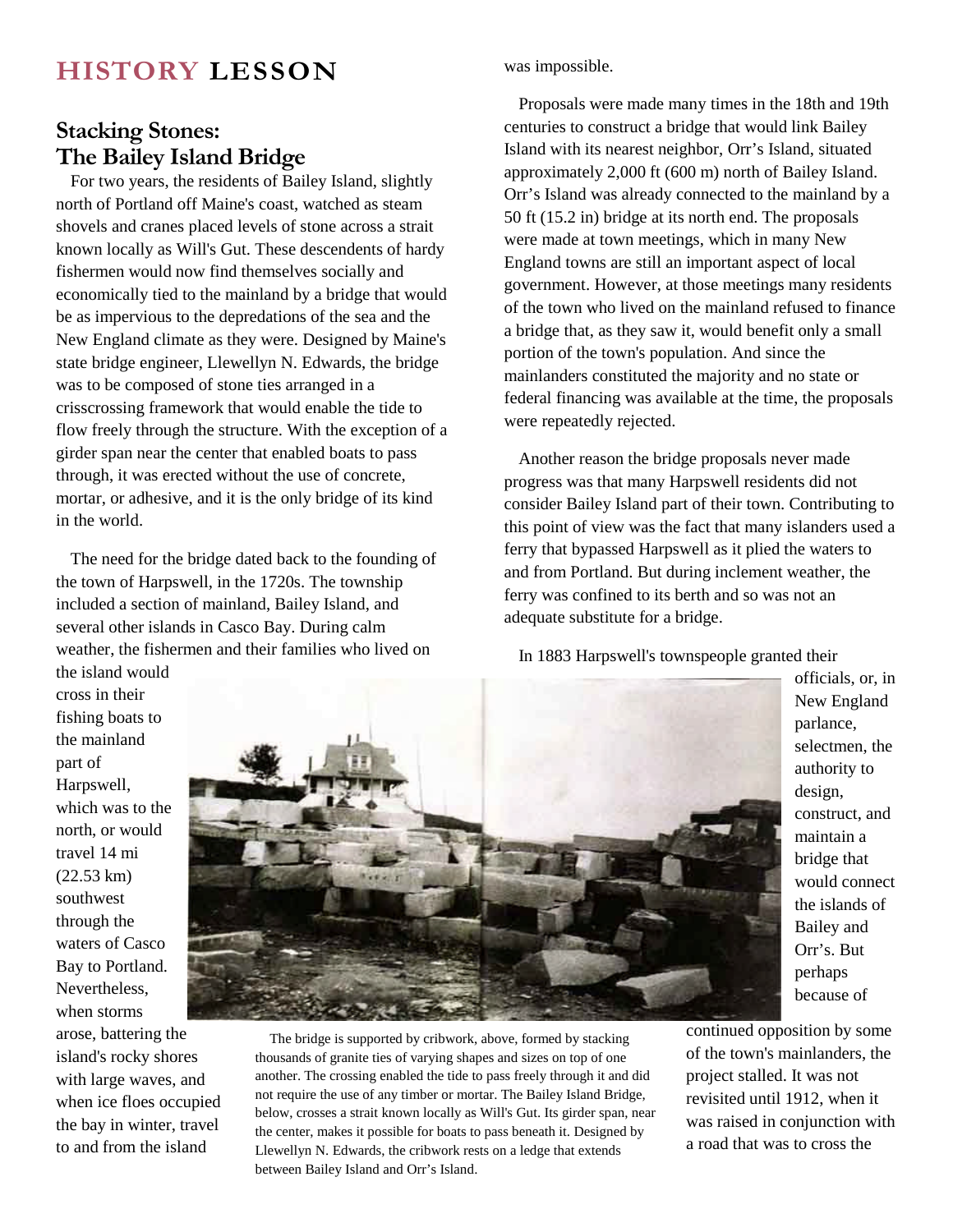two islands. Although a bridge was not expressly mentioned, the selectmen described a "way" that connected the southern tip of Orr's Island with the northern tip of Bailey Island. The May 2, 1912, edition of the *Journal of Automobile Progress and Construction* stated that the road through Orr's and Bailey islands would include the construction of a timber bridge costing \$3,000. The cost was increased to \$25,000 at a later town meeting, and the bridge's composition was changed to stone and concrete, according to the journal. To help mitigate the cost of the bridge, the state passed a law in 1915 that provided funding for the state's highway and bridge projects.

Despite these windfalls, however, the bridge project stalled again, perhaps because of the continued opposition of the mainlanders, the fact that the U.S. Army Corps of Engineers was considering a plan to deepen the strait, or the country's involvement in World War I. This time, however, a lawsuit was filed by George B. Merrill, who at the behest of the selectmen had drawn up plans for a bridge but had never been paid for his work. The case eventually reached Maine's Supreme Court, which in 1921 ruled in favor of Merrill, although his design—the details of which are not known—would never be used.

Residents of Bailey Island remained cautiously hopeful, and their hopes were brought to fruition in 1927, when the construction of a bridge moved forward. It was no coincidence that Edwards was chosen to undertake the design. In addition to being the bridge engineer for the Maine State Highway Commission, he had designed a variety of bridges and rail lines in Canada as well as in New England. Edwards earned degrees in civil engineering in 1898 and 1901 from the University of Maine and became a bridge designer for the Boston & Maine Railroad as well as the Chicago & North Western Railway. By 1912 he had become a structural engineer for Canada's Grand Trunk Railway and had

bridges in Canada until 1919, when he began working for the U.S. Bureau of Public Roads as a senior highway bridge engineer. Two years later he became the bridge engineer for the Maine State Highway Commission.

Under Edwards's direction, the commission surveyed Will's Gut and determined that a ledge or reef extended between Bailey Island and Orr's Island. Portions of the ledge were exposed at low tide and the parts not exposed were not far below the surface. Edwards realized that he could not construct a bridge out of solid fill material with only a small channel to address the ebb and flow of the tide. One reason was that the tide came in rapidly and would undoubtedly have eroded the sides of any man-made embankment. Furthermore, the water redirected through the channel would have created a current strong enough to prevent small fishing vessels from passing through. Another concern was the effect of ice floes colliding with a timber structure as well as the corrosive effects of seawater on any mortar or concrete that might be used.

In addressing these obstacles and concerns, Edwards produced a bridge unlike any he had designed before. It would enable the tide to pass freely through it and would not require any timber or mortar. The bridge was to be supported by cribwork made up of thousands of granite ties of varying shapes and sizes. The stones would be transported to the jobsite from quarries in nearby Yarmouth, and the stone cribwork would rest on the ledge that extended between the islands.

The stone would be cut into ties that resembled those used to construct the open timber cribbing employed in dams and piers. Unlike wooden ties, however, the slabs of granite were irregular. As they were stacked on top of one another, workers cut and placed flat or wedgeshaped "pinning stones" in the uneven gaps to help transfer the loads more uniformly from stone to stone. "The granite slabs were sufficiently heavy to withstand

designed and constructed five bridges for the railway's Maine branch. He continued to design



the buffeting of wind and wave and the open cribbing or cellular construction permitted the tide to ebb and flow freely without